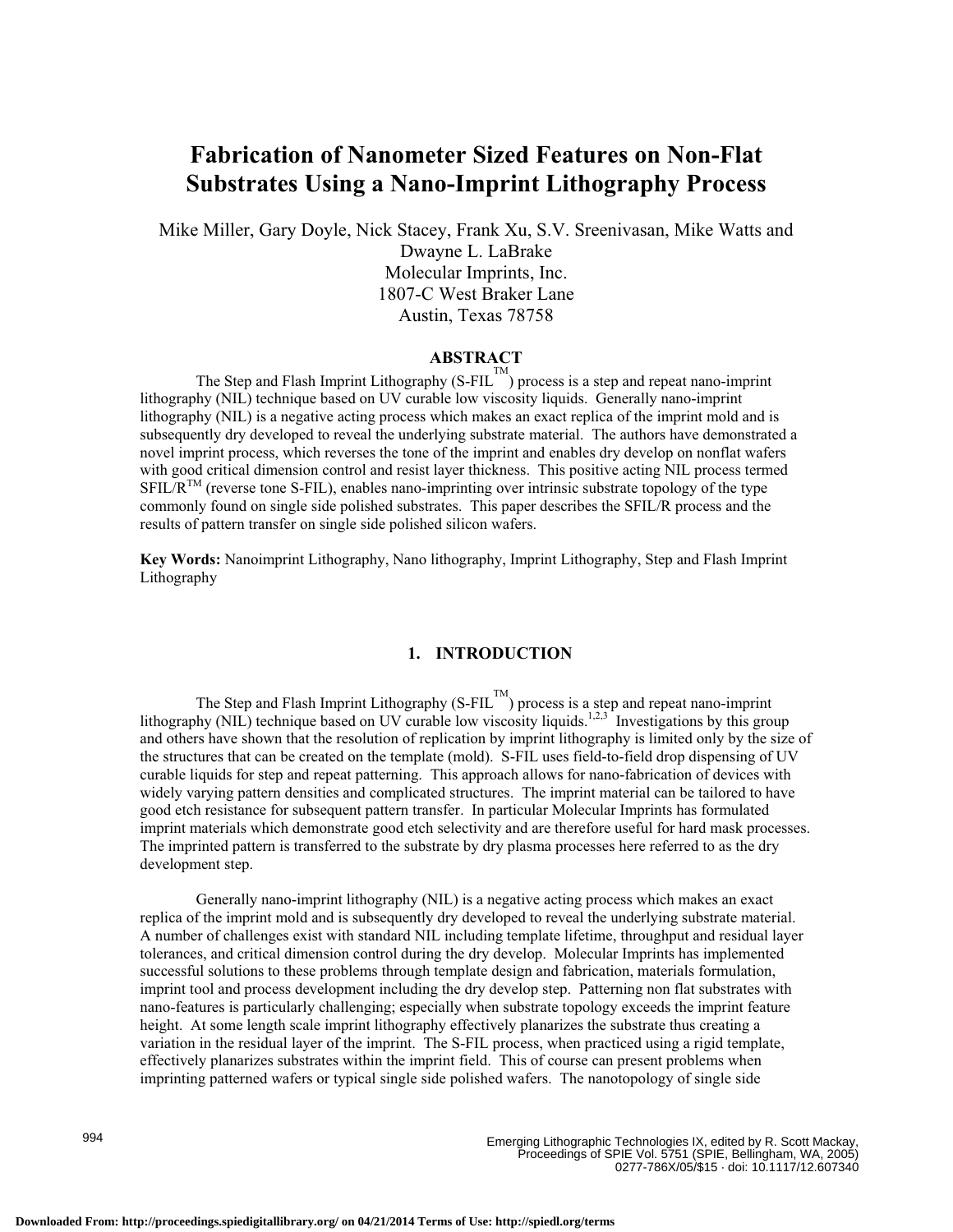polished wafers can be significant, even up to many hundreds of nanometers, within an 25 x 25 mm imprint field area.<sup>5</sup>

A simple calculation can be used to illustrate the importance of wafer flatness for standard NIL processes. Assuming a non-conforming template and a residual layer thickness variation defined by the intrinsic wafer nanotopology, the maximum surface height variation for pattern transfer is given by:

#### $P-V = F<sub>h</sub>/n$ ,

where n> 2 if the pattern is to survive the dry development step,  $F_h$  is the feature height, P is the highest point on the wafer surface and V is the lowest point on the wafer surface. Based on this calculation the wafer flatness required for standard non conformal NIL is 60 nm if the feature height of the imprint layer is 60 nm high.

The authors have demonstrated a novel imprint process which reverses the tone of the imprint and enables dry develop on nonflat wafers with good critical dimension control and resist layer thickness. This positive acting NIL process termed SFIL/R<sup>TM</sup> (reverse tone S-FIL), enables nano-imprinting over intrinsic substrate topology of the type commonly found on single side polished substrates.<sup>5</sup> The SFIL/R process is capable of pattern transfer of sub-onehundred nanometer features on these non-flat substrates and can also be applied to lift-off applications owing to the ability to produce "T" topped features under certain process conditions. This multilayer imprint process is enabled by the particular material set developed by the authors, which results in improved critical dimension control during etch pattern transfer due to good differential etch resistance.<sup>4</sup> The dry develop process utilizes a hard mask approach as the key enabler in the fabrication of nano structures on a range of substrate types with varying degrees of flatness including, but not limited to GaAs, InP, germanium, quartz and silicon. The material set and process flow are described in detail and new data presented correlating measured substrate topology with the resulting transferred pattern critical dimension variations for sub one hundred nanometer features.

The S-FIL/R process flow is similar to standard NIL processes with the added step of applying a planarization layer on top of the imprint subsequent to the dry develop step. The imprint material is purely organic in nature such that its etch rate differential is small compared to the underlying transfer layer. The planarization layer is etched back to reveal the tops of the imprint pattern. The planarization layer in the work described here is a high silicon content material which when exposed to an oxygen plasma forms a hard mask of  $SiO<sub>2</sub>$ . The etch back of this layer to reveal the imprint feature tops is accomplished using a fluorine and oxygen containing plasma. The detailed process flow for the S-FIL/R process is described below.

#### **2. S-FIL/R PROCESS FLOW**

**Step 1: Transfer layer application.** In most cases the substrate is coated with one or more transfer layers prior to imprinting. The typical transfer layer thickness is between 60 and 240 nm depending on the feature size and substrate etch chemistries involved. The choice of transfer layer materials depends on several factors including but not limited to good wetting and adhesion performance of the imprint material to the underlying substrate, and subsequent process requirements. For example, if a lift-off process or substrate etch masking is required. For routine processing, where lift-off is not required, Brewer Science, DUV30J is used because of its adhesion, wetting performance and etch resistance. The transfer layer planarizes submicron features and provides conformal coating of larger features. Figure 1 depicts the substrate coated with the transfer layer. The substrate is drawn with a curved line to depict the presence of nanotopology.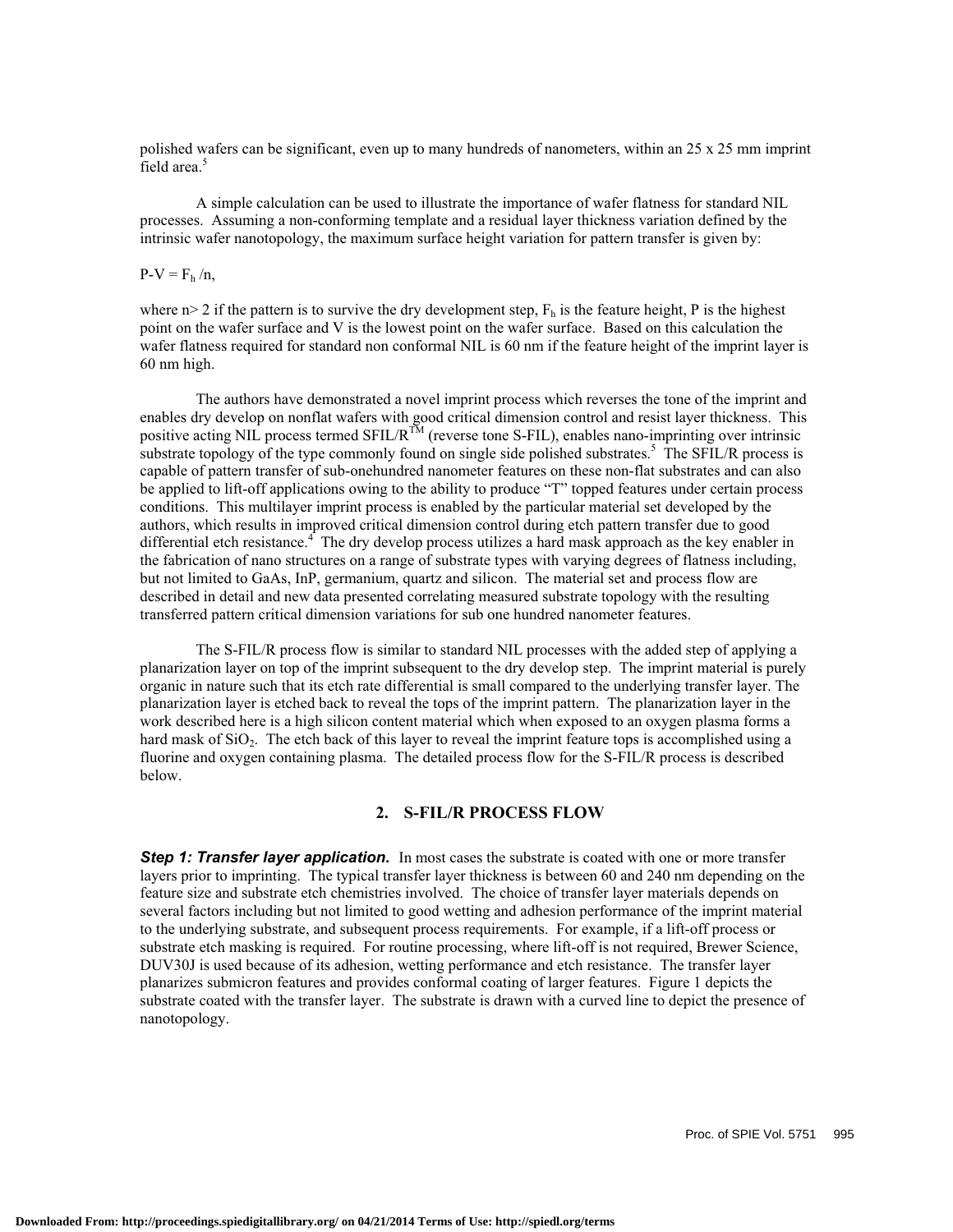

Figure 1: Substrate is coated using Brewer Science DUV30J as a transfer layer. A typical coating thickness of between 60 and 240 nm is used.

**Step 2: Imprinting.** The coated substrate is then imprinted with the target device layer patterned template using a non-silicon containing imprint material (MonoMat<sup>TM</sup>). The imprint layer effectively planarizes the local nanotopology on the substrate such that underlying substrate topology largely determines residual layer thickness variations. If the imprint were to be dry developed at this point, complete loss of the pattern could result if the residual layer thickness variations were at least the dimensions of the feature height.





Figure 2: Imprint on transfer layer. The imprint layer on prime, double side polished lithography grade silicon wafers has a mean residual layer thickness of 60 nm and a tooth height of 60 nm.

**Step 3: Planarization over imprint.** The imprinted substrate is then spin coated with a high silicon content resist material (SilSpin<sup>TM</sup>), which planarizes the imprint pattern topography. The Silspin is specially formulated to enable planarization over nanometer and micron sized features, which minimizes layer thickness variations over large  $(>100 \mu m$  sized) features. The Silspin provides good etch selectivity with the underlying resist layers and substrate etch chemistries.



996 Proc. of SPIE Vol. 5751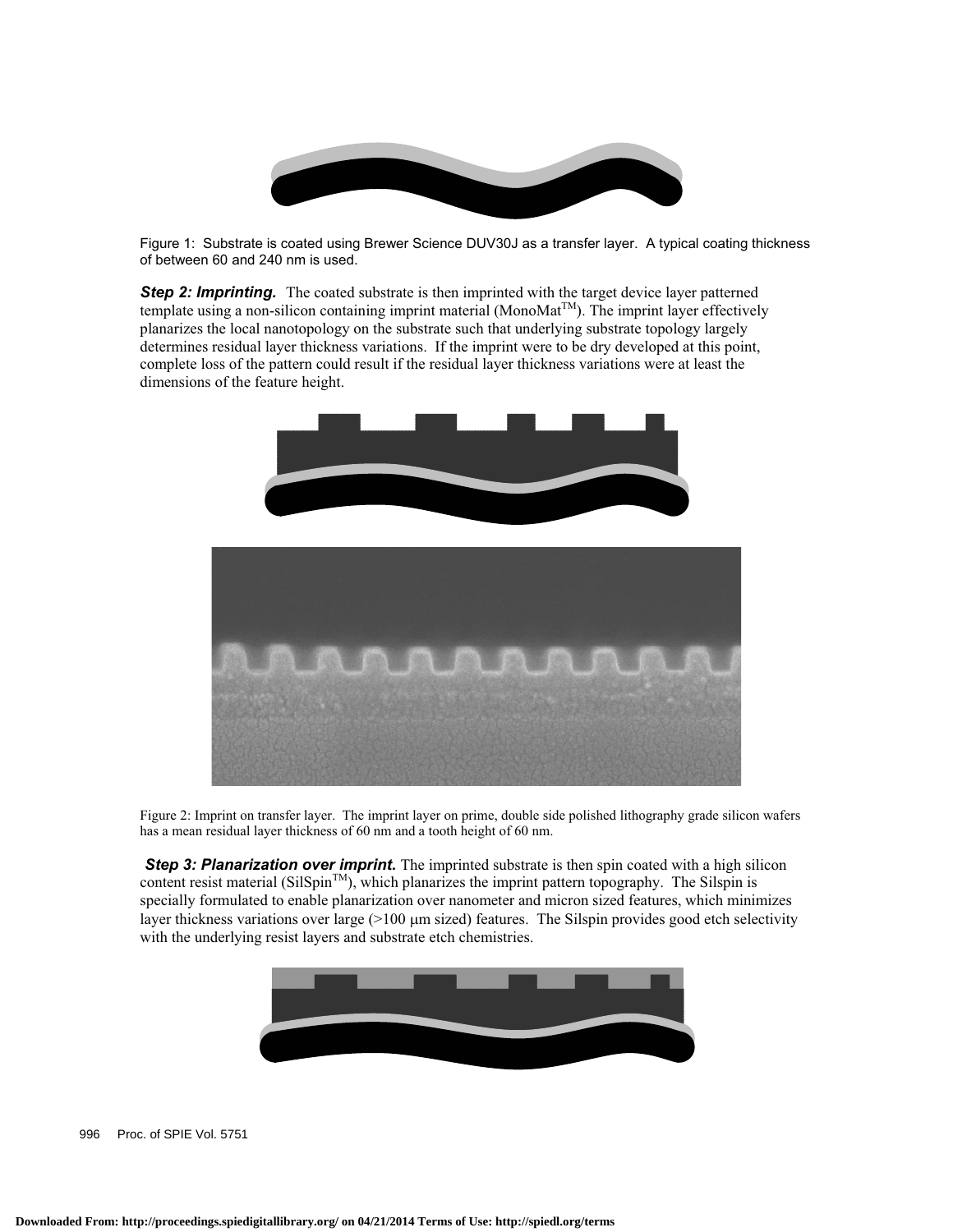

Figure 3: Spin-on planrization of imprint using Silspin. Silspin is a high silicon content spin on planarization material, which provides good etch selectivity to the underlying imprint and transfer layers.

**Step 4: Break through Silspin etch.** The Silspin planarization layer is etched back using a halogenoxygen etch under anisotropic conditions, e.g.  $CHF<sub>3</sub>/O<sub>2</sub>$ . Once the tops of the imprinted features are exposed the halogen etch is stopped. This process step requires sufficient time and oxygen for oxidation of the high silicon content Silspin layer to occur, resulting in improved etch selectivity relative to the underlying resist layers and substrate.



Figure 4: Breakthrough etch of Silspin planarization layer. The Silspin is etched back to reveal the tops of the imprinted features at which point the etch process is stopped.

**Step 5: Feature definition.** The exposed imprint layer regions are selectively etched through the transfer layer to the substrate using oxygen under anisotropic conditions. The oxidized Silspin provides good etch selectivity compared to the imprint and transfer layers resulting in good critical dimension control of the newly formed features.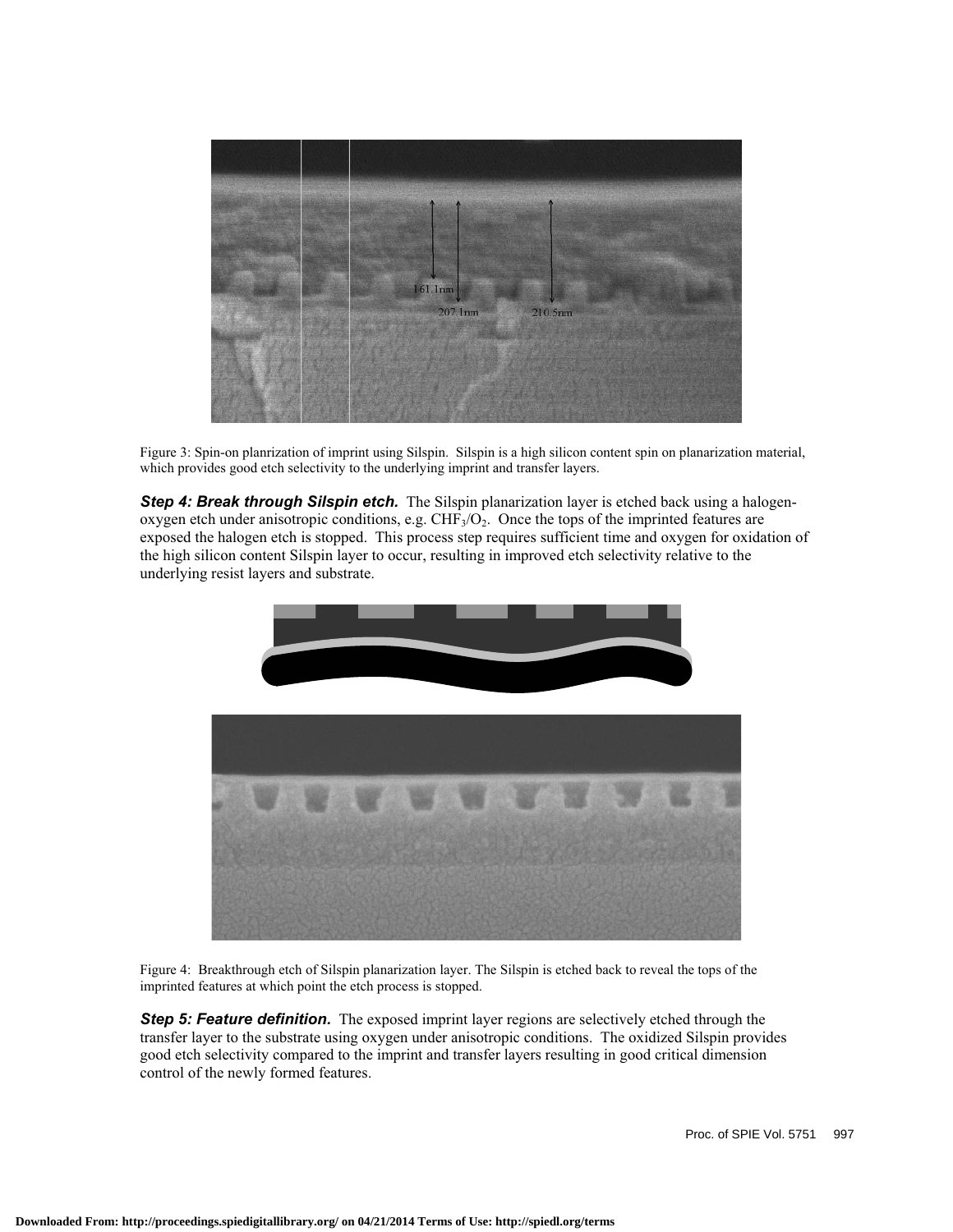

Figure 5: Final etch to define features. The imprint and transfer layers are etched down to the substrate using oxygen under anisotropic conditions.

The S-FIL/R process makes use of the hard mask approach to improve etch selectivity so that the features are dry developed with good feature fidelity.

# **3. PATTERN TRANSFER RESULTS USING S-FIL/R**

Single and double side polished 100 mm diameter silicon wafers were imprinted and dry developed using the S-FIL/R process. The Si wafer surface height variations were estimated using the residual layer thickness variations for the imprinted wafers. Single side polished Si wafers demonstrated near 100 nm in residual layer variations while the double side polished Si wafers demonstrated near 25 nm of variation peak to valley. It is important to understand the effect the dry develop step will have on the critical dimension variation of the features, which are transferred by dry etching. A simple model describes the tolerances between the etch anisotropy and the critical dimension of the features to be transferred. The features of interest in the present study are 50 nm line/space features. The equation which describes the allowable wafer surface height variation for a given target critical dimension is as follows:

#### $P-V = 2(CD)EA$ ,

where CD is the desired critical dimension variation, EA is the etch anisotropy, P is the highest point on the wafer and V is the lowest point on the wafer plane. For a 50 nm feature a critical dimension variation of ten percent is allowable. The etch anisotropy is assumed to be 10:1. Given these values the maximum allowable surface height variation predicted by equation 2 is 100 nm. Given that the surface height variations measured for the single side polished wafer are near 100 nm these wafers provide a good test case of the S-FIL/R process.

To analyze the effect of the dry develop step on the critical dimension transfer the imprints from the template were measured to understand the relative critical dimension variation of the template features. Figure 6 contains a cross section and top down SEM micrograph of a section of the imprinted features. As can be observed from the micrograph the critical dimension variation of the imprinted features is near 5 nm.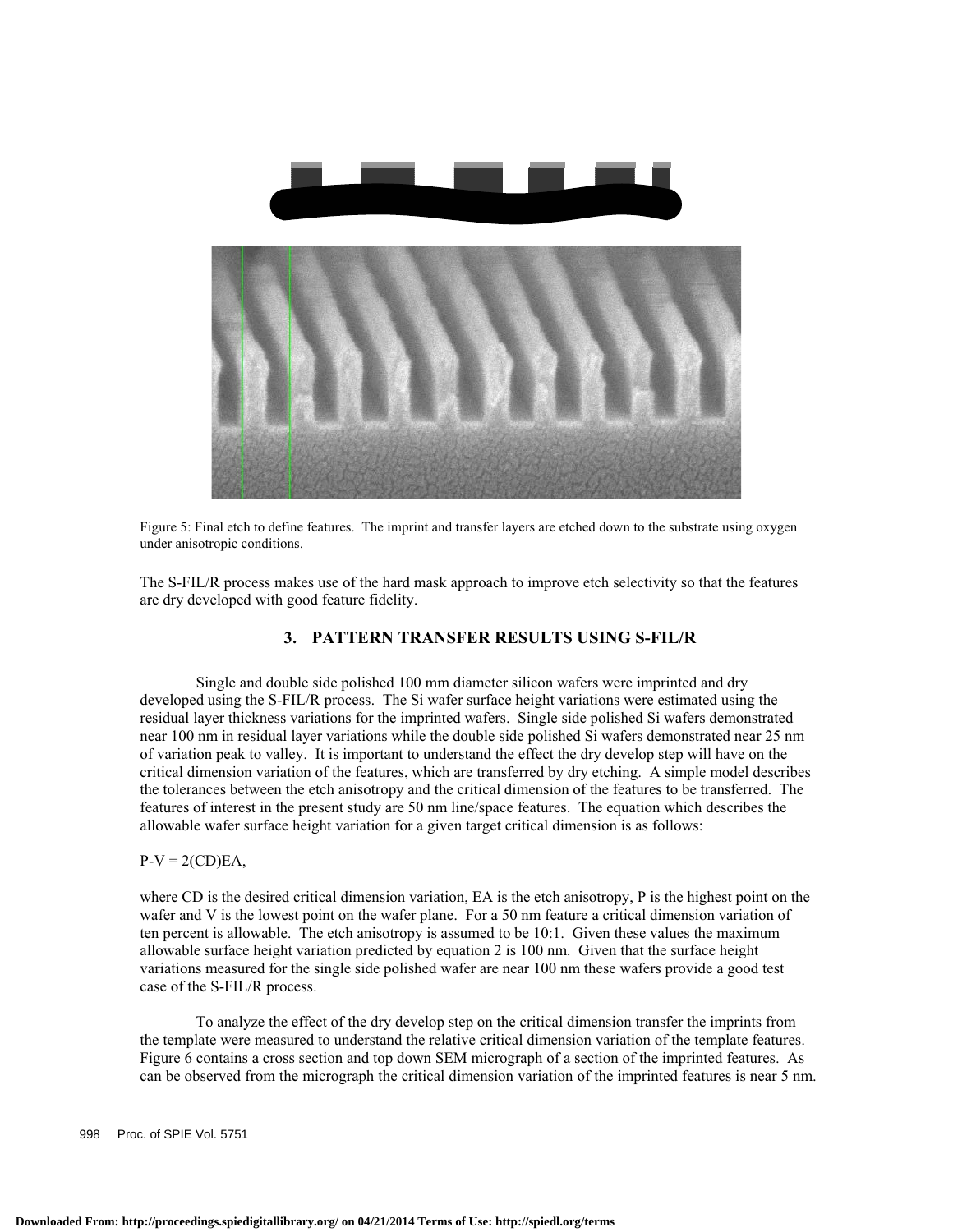

Figure 6. SEM micrographs of a cross section (top) of the 50 nm l/s imprint. The feature height is 60 nm, the residual layer is 40 nm, the transfer layer is known to be 60 nm and the critical dimension of the feature is near 50 nm. The top down SEM micrograph (bottom) shows a nearly 5 nm variation in the critical dimension for the pattern. This variation is mainly due to the line edge roughness of the template.

As can be seen the in SEM micrographs, the critical dimension of the cross section is near 50 nm, the feature height is 60 nm, and the residual layer is 40 nm. The transfer layer thickness as measured before imprinting was 60 nm. Imprinted single and double side polished Si wafers were coated with Silspin and dry developed.

Double side polished wafers with 30 nm of residual layer thickness variation were processed using the S-FIL/R process. The results show little variation in dry developed feature height, which can be expected from the small residual layer thickness variation. Subsequent to S-FIL/R processing it was observed that the critical dimensions of the dry developed features were near those of the imprinted features. Figure 7 shows a micrograph of 50 nm l/s features after dry develop.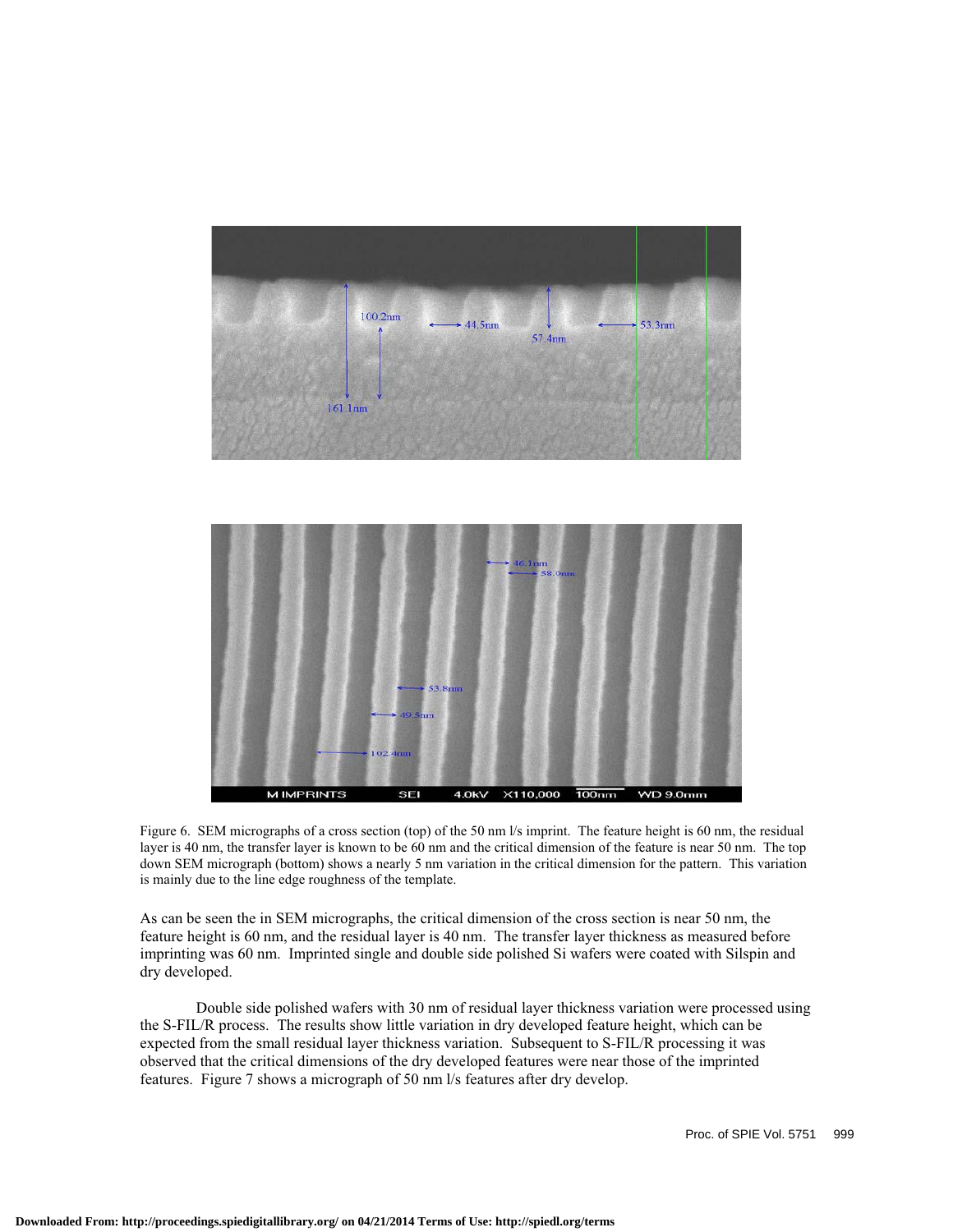

Figure 7. SEM micrograph of an 50 nm l/s pattern after dry developing an imprint. The critical dimension of the features is near that shown in the top down and cross section images of Figure 6.

Prior to pattern transfer the sample had the film thicknesses shown in Table 1.

| <b>Imprint Layer</b>     | <b>Thickness</b> | Unit |
|--------------------------|------------------|------|
| Transfer layer           | 60               | nm   |
| Mean residual layer      | 50               | nm   |
| Residual layer variation | 25               | nm   |
| Feature height           |                  | nm   |

Table 1. Layer thicknesses of SFIL/R patterned wafers on double side polished 100 mm diameter wafers.

The resulting resist stack height prior to the dry develop step is 170 nm. After the dry develop step the resist height was near 150 nm indicating nearly 20 nm of Silspin is etched away during the feature definition etch step. No critical dimension variations outside those due to line edge roughness of the template and measurement variability were observed for the dry develop step on double side polished Si wafers.

Single side polished Si wafers were processed using S-FIL/R in a similar manner to the double side polished wafers. The residual layer thickness variations were more than three times those of the double side polished wafers at greater than 100 nm as seen in Table 2.

| <b>Imprint Layer</b>     | <b>Thickness</b> | Unit |
|--------------------------|------------------|------|
| Transfer layer           | 60               | nm   |
| Mean residual layer      | 50               | nm   |
| Residual layer variation | 100              | nm   |
| Feature height           | 60               | nm   |

Table 2. Layer thicknesses of SFIL/R patterned wafers on single side polished 100 mm diameter wafers.

Figure 8 shows SEM micrographs of the features that result after imprinting and dry developing the 100 mm diameter single side polished wafers.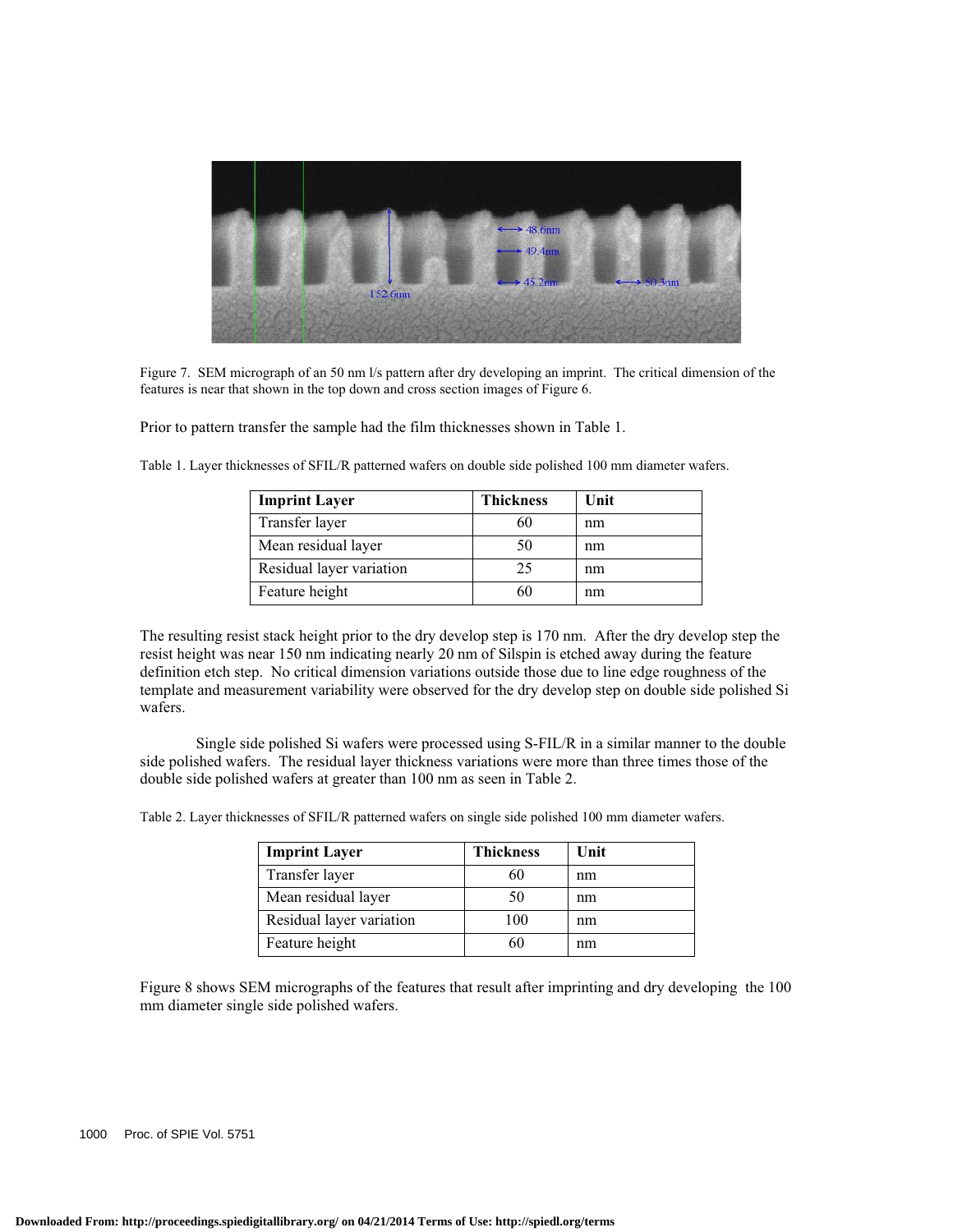

Figure 8. SEM micrographs if 50 nm l/s patterns after the dry develop step. The feature height variation is the result of intrinsic wafer height variations. The resist height variation of 114 nm is observed with a critical dimension near the calculated 5 nm window.

The observed resist height variation of 114 nm is near the measured residual layer variation of 100 nm and thus can be assigned to the surface height variations of the single side polished wafer. The micrographs show feature heights in the 90 nm range as a result of the residual layer variations. The bottom micrograph shows features that were not etched to the substrate, but the critical dimension measures within the 5 nm variation expected from the measurement of the imprinted features. The critical dimension measurements in Figure 8 are within the expected line edge roughness and measurement variation tolerances.